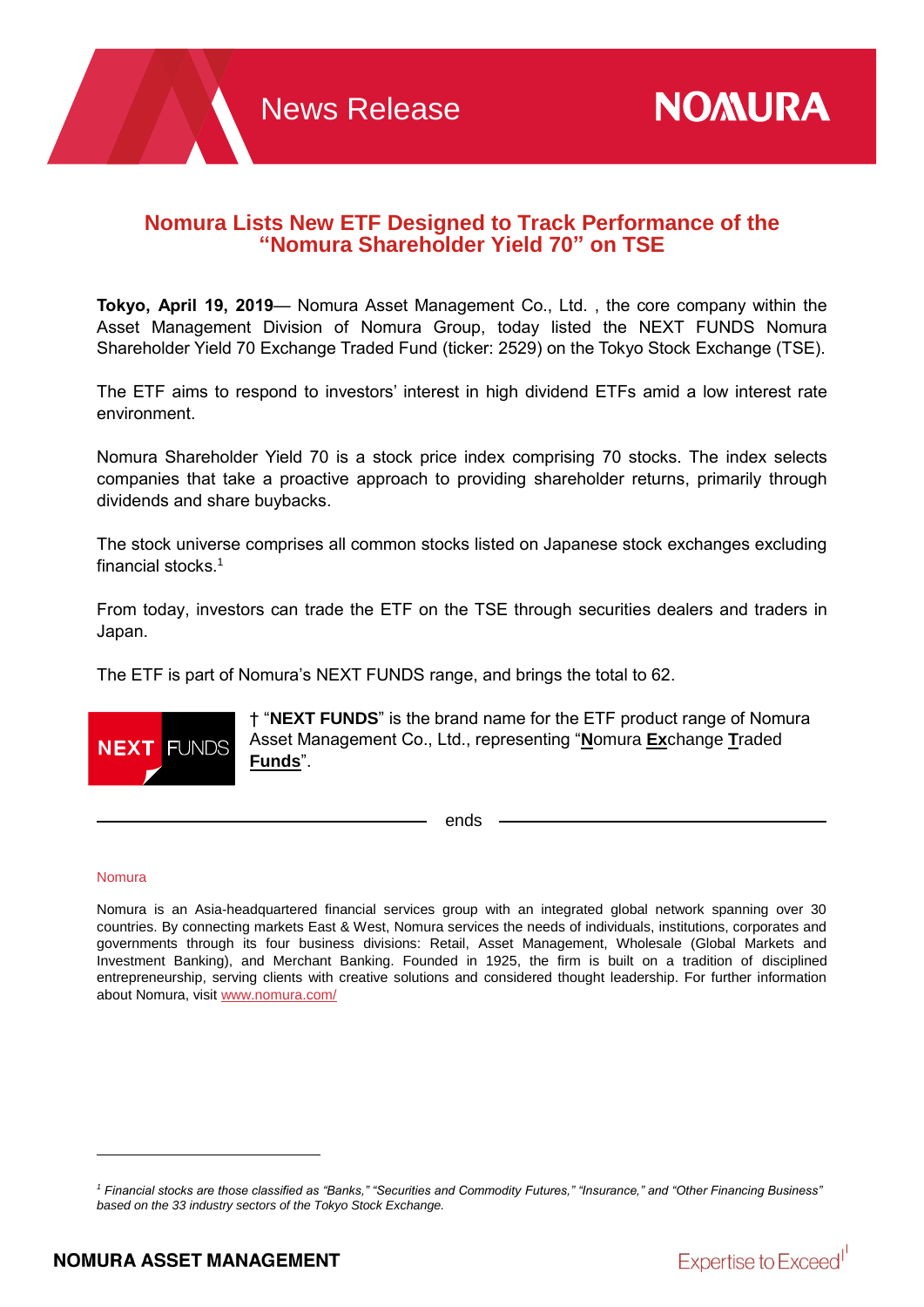### **Disclaimer of " Nomura Shareholder Yield 70 "**

The intellectual and all other rights of the Nomura Shareholder Yield 70 belong to Nomura Securities Co., Ltd. ("Nomura"). Nomura does not guarantee the accuracy, completeness, reliability, usefulness, marketability, merchantability or fitness of the index, and does not take any responsibility for business activities or services that any index user and/or its affiliates undertake with the use of the index.

#### **Disclaimer of Nomura Asset Management**

The contents of this material are based on an English translation of a Japanese announcement made on April 2, 2019 by Nomura Asset Management Co., Ltd. Whilst every effort has been made to translate the Japanese document into English, the accuracy and correctness of this translation are not guaranteed, therefore please refer to the original Japanese document.

Please note that the information contained in this document is for reference purposes only and does not constitute an offer to sell or the solicitation of an offer to buy securities by Nomura Asset Management Co., Ltd. to any person in Japan and does not constitute a distribution, an offer to sell or the solicitation of an offer to buy any securities or provide any services in any jurisdiction in which such distribution or offer is not authorized.

Furthermore, none of the shares of the Fund have been or will be registered under the United States Securities Act of 1933, as amended ("1933 Act"), or under the securities laws of any state or political subdivision of the United States of America or any of its territories, possessions or other areas subject to its jurisdiction including the Commonwealth of Puerto Rico (the "United States"). The Fund has not been and will not be registered under the United States Investment Company Act of 1940, as amended, nor under any other US federal laws.

Accordingly, the information in this document is not made or directed to any person in the United States and under no circumstance shall the provision of the information on this document be deemed to constitute an offer of securities or an offer to provide any services to any person in the United States or to any U.S. Person as the term is defined under 1933 Act.

Furthermore, the information in this document is not made or directed to any person in the United Kingdom and under no circumstances shall the provision of the information in this document be deemed to constitute an offer of securities or an offer to provide any services to any person in the United Kingdom.

#### **Disclosures required in Japan**

Registered Company Name: Nomura Asset Management Co., Ltd.

Registration Number: Director of the Kanto Local Financial Bureau (Financial instruments firms) No. 373 Member Associations: The Investment Trusts Association, Japan; Japan Securities Investment Advisers Association; Type II Financial Instruments Firms Association

This document is issued for reference purposes to explain the outline of "NEXT FUNDS Nomura Shareholder Yield 70 Exchange Traded Fund" ("Fund") and does not constitute disclosure material based on the Financial Instruments and Exchange Law. Moreover, this document is not in any way intended to be an investment solicitation. Before investing in the Fund, prospective investors should carefully read the "Securities Registration Statement", "the Prospectus", and the "Document Prior to Conclusion of Contract" under your own responsibilities and based on your own judgment.

Nomura Asset Management Co., Ltd. does not directly handle order requests for the Fund from investors. To invest in the Fund, it is necessary to open an account with a nearby Type-1 financial instruments business provider (securities firm) that handles ETFs and make a request to the broker.

Since the Fund invests primarily in securities and future contracts, there is a risk that the market price of such securities or the NAV per unit of the Fund could decline and cause an investment loss due to a decline in the stock price index, a price decline in securities comprising the index, the bankruptcy of a stock issuer, or deterioration in the financial conditions of an issuer, in addition to other market factors.